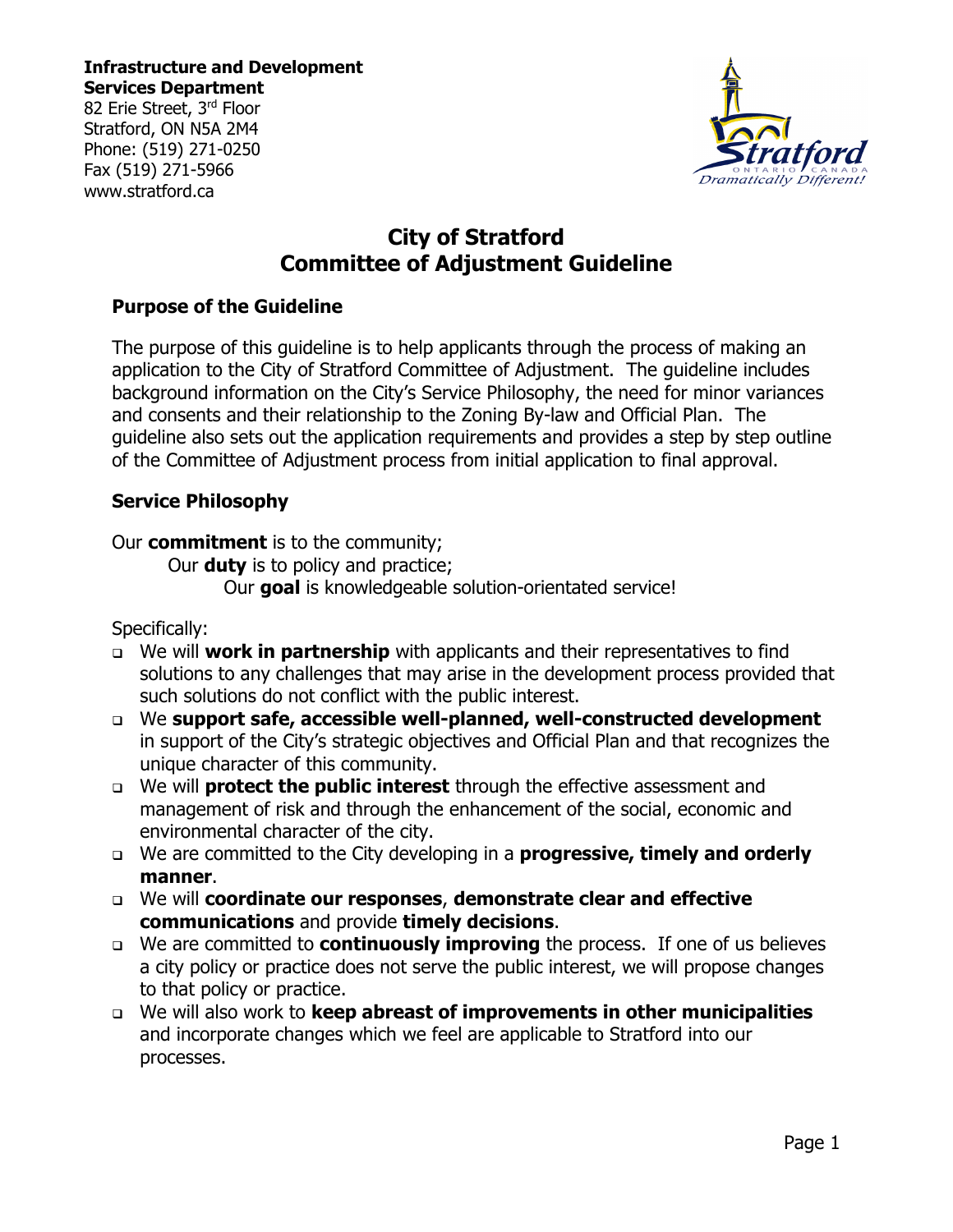82 Erie Street, 3rd Floor Stratford, ON N5A 2M4 Phone: (519) 271-0250 Fax (519) 271-5966 www.stratford.ca



### **What is the Committee of Adjustment?**

The Committee of Adjustment is a quasi-judicial tribunal appointed by City Council and is independent and autonomous from City Council. It derives its jurisdiction from the Planning Act of Ontario. The Committee's mandate is to:

- Hear Applications for "Minor Variances" where a requirement of a Zoning By-law cannot be met (under Section 45 of the Planning Act). This includes applications, which deal with the enlargement or extension of a building or structure that is legally non-conforming, or for a change in non-conforming use.
- Hear Applications for Consent to "Sever" a property or for any agreement, mortgage or lease that extends for 21 years or more (under Section 53 of the Planning Act).

### **What is a Zoning By-law?**

A Zoning By-law outlines how a specific parcel of land may be used. Zoning By-laws also regulate lot size, parking requirements, building height and other site-specific factors.

#### **What is a Minor Variance?**

The term minor variance is used to describe a situation where a variance is granted to the Zoning By-law to allow a property to be used in a way that does not comply exactly with the requirements of the Zoning By-law. The Committee of Adjustment grants approval for a minor variance.

#### **What is Consent?**

A consent or severance is the authorized separation of land to form two or more new adjoining properties. Consent is also required for the sale, mortgages or lease (for 21 years or more) of a newly created parcel of land. The Committee of Adjustment grants approval for a consent.

#### **Minor Variance Applications**

Land uses in Stratford are controlled by Zoning By-law 201-2000 as amended from time to time, by zoning different areas with land use zones. The By-law also contains rules that apply to each zone for things such as permitted uses, building set backs and lot coverage. Because the Zoning By-law contains provisions that apply to the entire City, it is sometimes not possible to comply with these requirements. As such, the Planning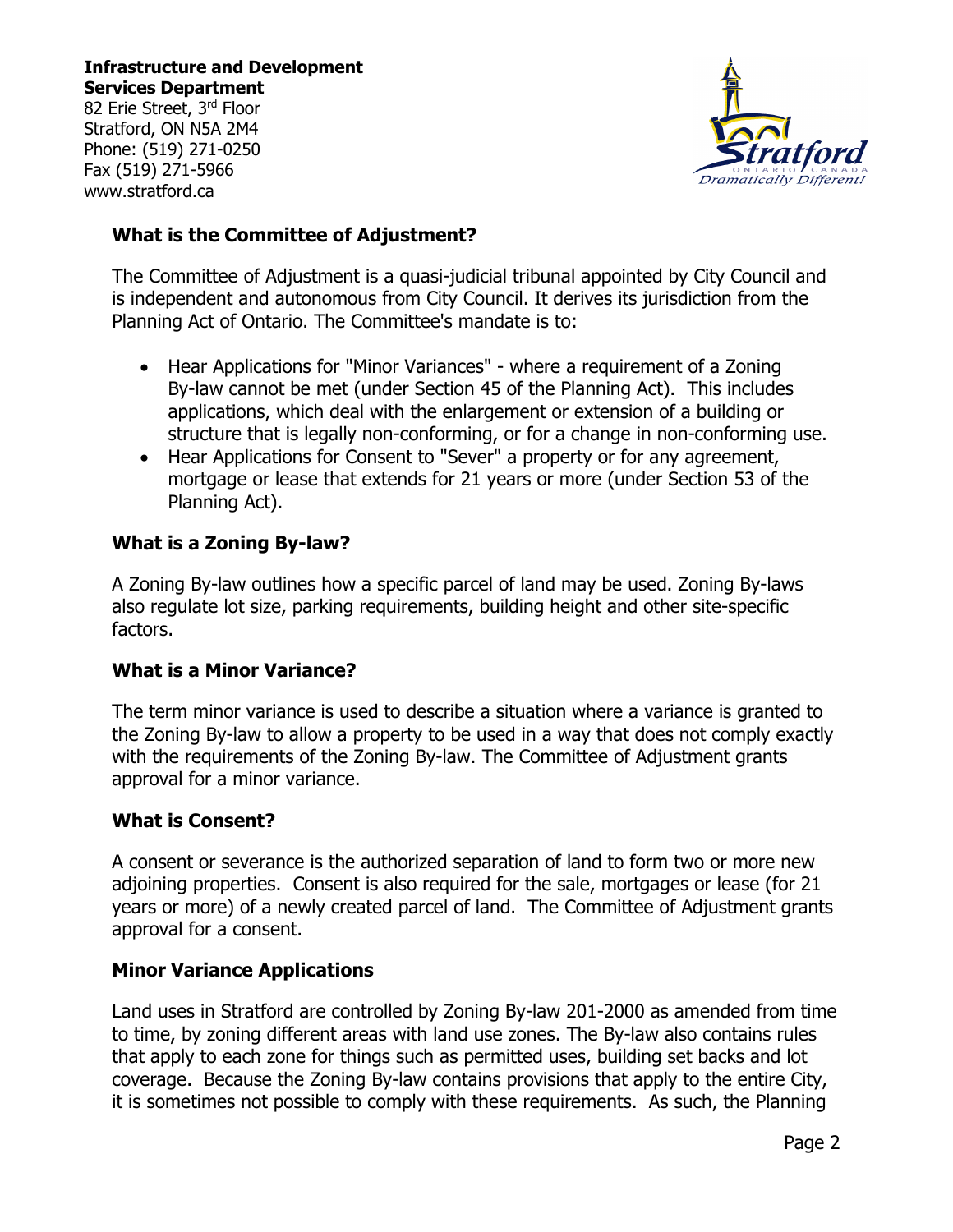82 Erie Street, 3rd Floor Stratford, ON N5A 2M4 Phone: (519) 271-0250 Fax (519) 271-5966 www.stratford.ca



Act allows City Council to establish a Committee of Adjustment to which property owners can apply when they require a "minor variation" to the regulations.

A legal non-conforming use is a land use, building(s), or structure(s) that was lawfully established and has continuously been used for that purpose and that is no longer permitted under the requirements of a Zoning By-law. Over the long term, a legal nonconforming use should cease to exist and be replaced by a use that complies with the zoning.

• If the property was used for a purpose not now permitted and was lawfully established before a Zoning By-law changing the permitted uses was passed, and it has been used continuously in that way, you may have legal nonconforming rights.

Any change to or expansion of a legal non-conforming use is a privilege, which you must apply for and have approved by the Committee of Adjustment.

When considering an Application for Minor Variance from the existing municipal Zoning By-laws, the Committee must consider the following "four tests", namely:

- Whether the variance is minor
- Whether the variance is desirable for the appropriate development or use of the land
- Whether the general intent and purpose of the Zoning By-law is maintained
- Whether the general intent and purpose of the Official Plan is maintained

The Committee of Adjustment cannot grant major variances or exemptions to the Bylaw, which, in effect, would constitute a change of zoning. In such cases, an application should be made for an amendment to the Zoning By-law.

The Committee of Adjustment may either approve your application or refuse it if one of the tests have not been met. It may also postpone the hearing. You will be notified of the Committee's decision in writing, which becomes final and binding if no appeals are received.

#### **Consent Applications**

A consent is required if you want to sell (sever) or mortgage a portion of your land or enter into an agreement/lease for a period of 21 years or more. There are also other circumstances in which a consent from the Committee of Adjustment is required; your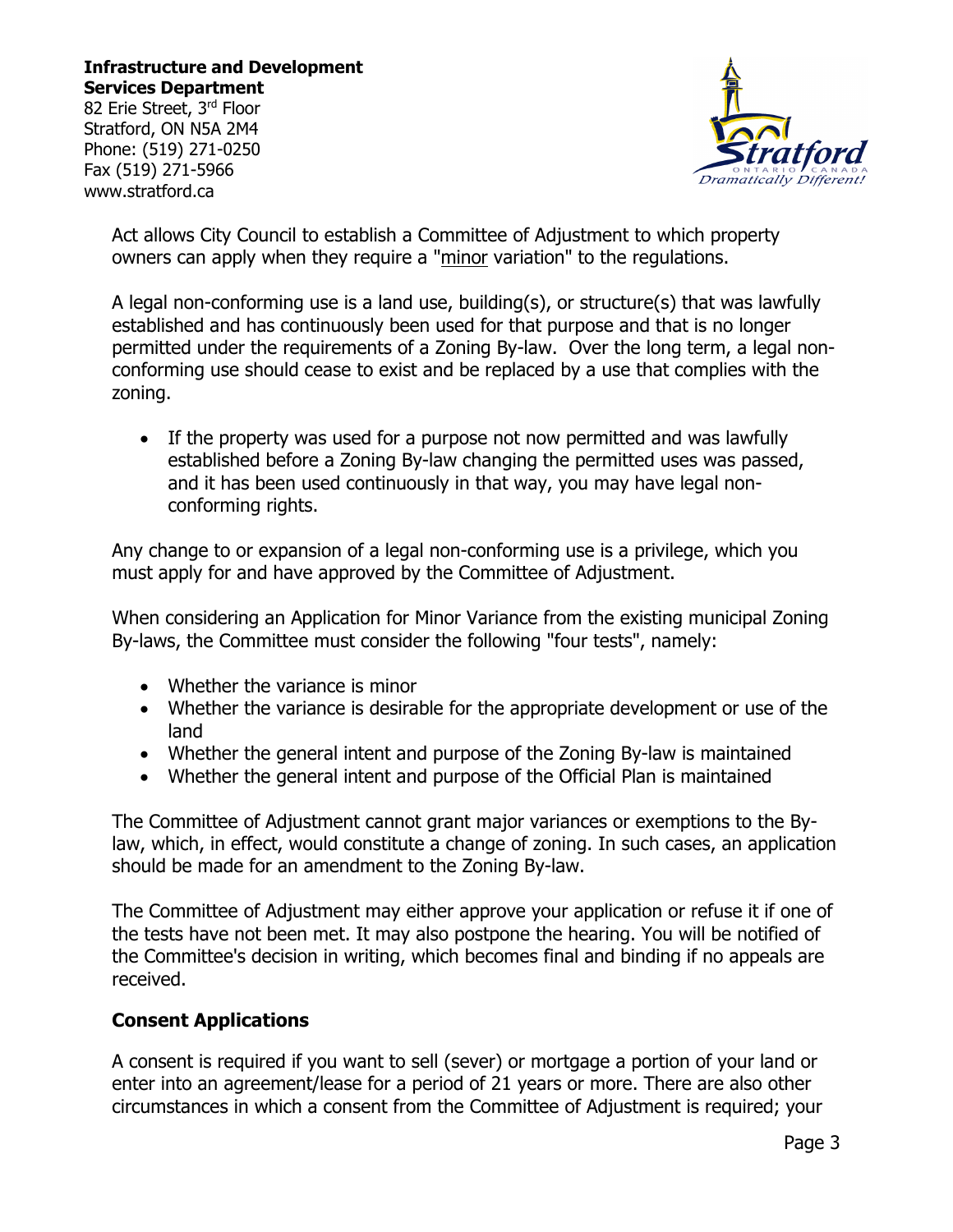82 Erie Street, 3rd Floor Stratford, ON N5A 2M4 Phone: (519) 271-0250 Fax (519) 271-5966 www.stratford.ca



lawyer can help you to determine if a consent is necessary. Sometimes another form of land division approval such as a Plan of Subdivision may be more appropriate. A consent can only be approved if a plan of subdivision is not necessary for the proper and orderly development of the land.

The requirement for a consent helps to ensure that development occurs in a controlled and orderly way, and that proper servicing is in place to accommodate it.

It is important to note that the both the severed and retained lots must conform to the Official Plan and the Zoning By-law. If they do not, a minor variance must be applied for at the same time as the consent.

### **Appealing a Decision of the Committee of Adjustment**

The Committee's decision can be appealed to the Ontario Municipal Board by either the applicant, or any other person or public body. The appeal must be filed within 20 days of the Committee's decision (minor variance applications) or within 20 days of the secretary treasurer giving written notice of the decision (consent applications) and must include the reasons for the appeal and include a fee payable to the Ontario Minister of Finance. It should be noted that only individuals, corporations and public bodies may appeal decisions in respect of applications for consent to the Ontario Municipal Board.

More information on appealing a decision of the Committee of Adjustment can be obtained from the City of Stratford Development Services Department.

#### **Applying to the Committee of Adjustment for a Minor Variance and/or Consent**

Outlined below are the steps involved in making an application for a minor variance and/or consent. There is a period of approximately 10 to 12 weeks from the time an application is filed with the Secretary-Treasurer to the point where a decision of the Committee of Adjustment is final and binding.

#### **Step 1 - Consult with Development Services Department Staff**

Before you fill out an application, discuss your plans with the Development Services Department. They will be in a position to advise you on potential issues that could arise as a result of the application, such as:

• the need for a variance;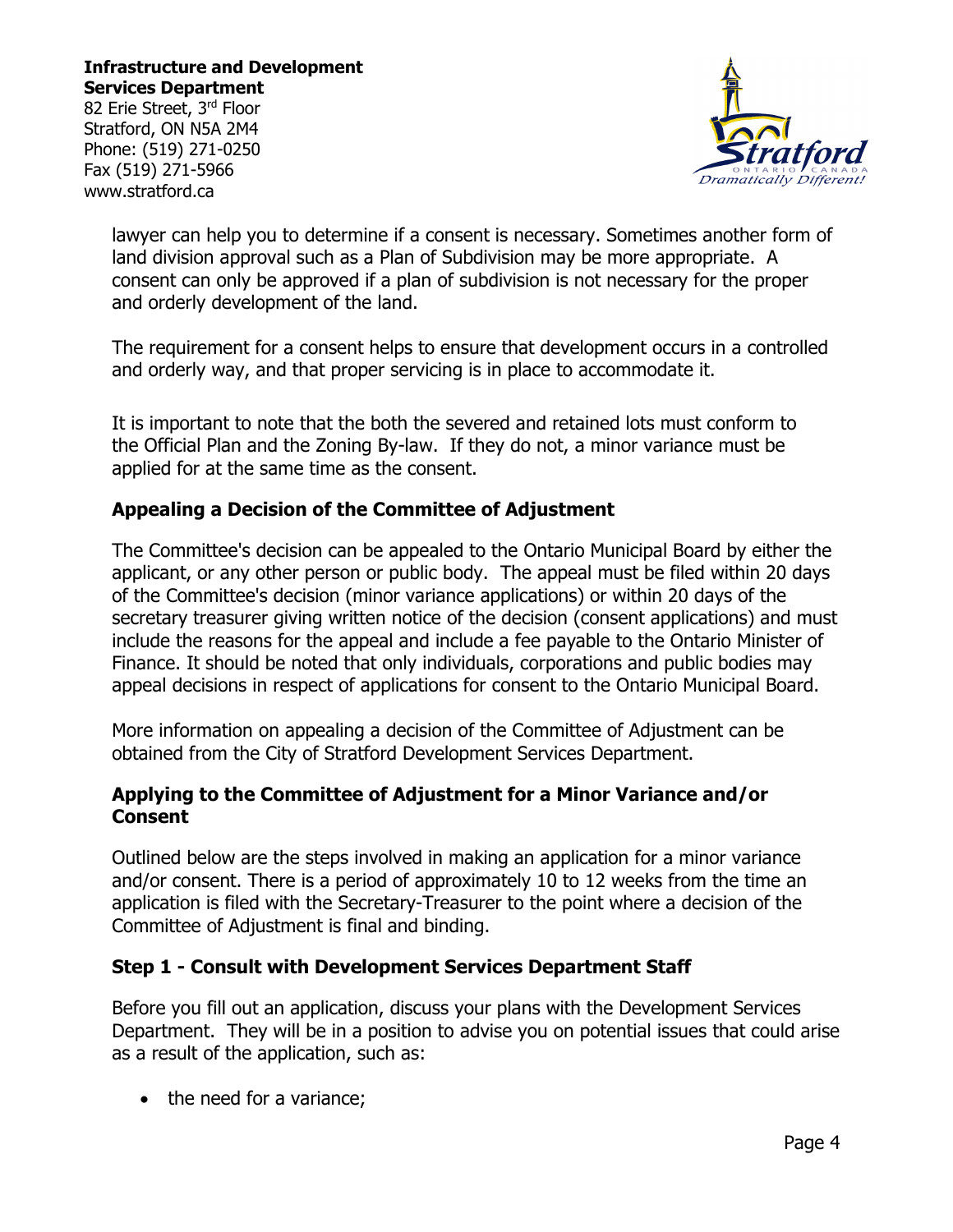82 Erie Street, 3rd Floor Stratford, ON N5A 2M4 Phone: (519) 271-0250 Fax (519) 271-5966 www.stratford.ca



- the nature of the variance;
- whether or not there might be servicing requirements or land dedications involved with a given proposal, or
- whether or not an amendment to the zoning by-law is required, rather than a variance.
- whether a plan of subdivision is required
- whether a proposed consent conforms to the Zoning By-law
- whether any additional information or studies will be required

# **Step 2 - Determine your Timeline**

The Planning Act has strict requirements for giving notice of a Committee of Adjustment hearing, as such **complete applications** must be received by the deadline or they will not be listed for the subsequent meeting.

# **Step 3 - Complete the Application Process, including the following:**

- a complete application form (incomplete forms will not be processed)
- a copy of a dimensioned and scaled drawing of the proposal depicting the lot and showing the location and size of the buildings and of the parking and access on the lot;
- a cheque made payable to the City for the application fee;
- if you are using an agent or solicitor, your written authorization identifying by name the individual who will be your agent or solicitor.

In some cases, additional information could be helpful in assessing an application; you are encouraged to submit photographs or other relevant documentation.

# **Step 4 - Notice of Public Hearing and Circulation of Application:**

After your application has been received, a notice of Public Hearing will listed in the Beacon Herald newspaper and will be sent to all assessed property owners within 60 metres (200 feet) of the property, at least 14 days before the date of the Hearing. At the same time copies of your application will be circulated to other City departments, and, in some cases, to external agencies. The purpose of this circulation is to obtain advice from and/or requirements from these interested groups in the form of reports for the Committee of Adjustment that are considered at the Public Hearing.